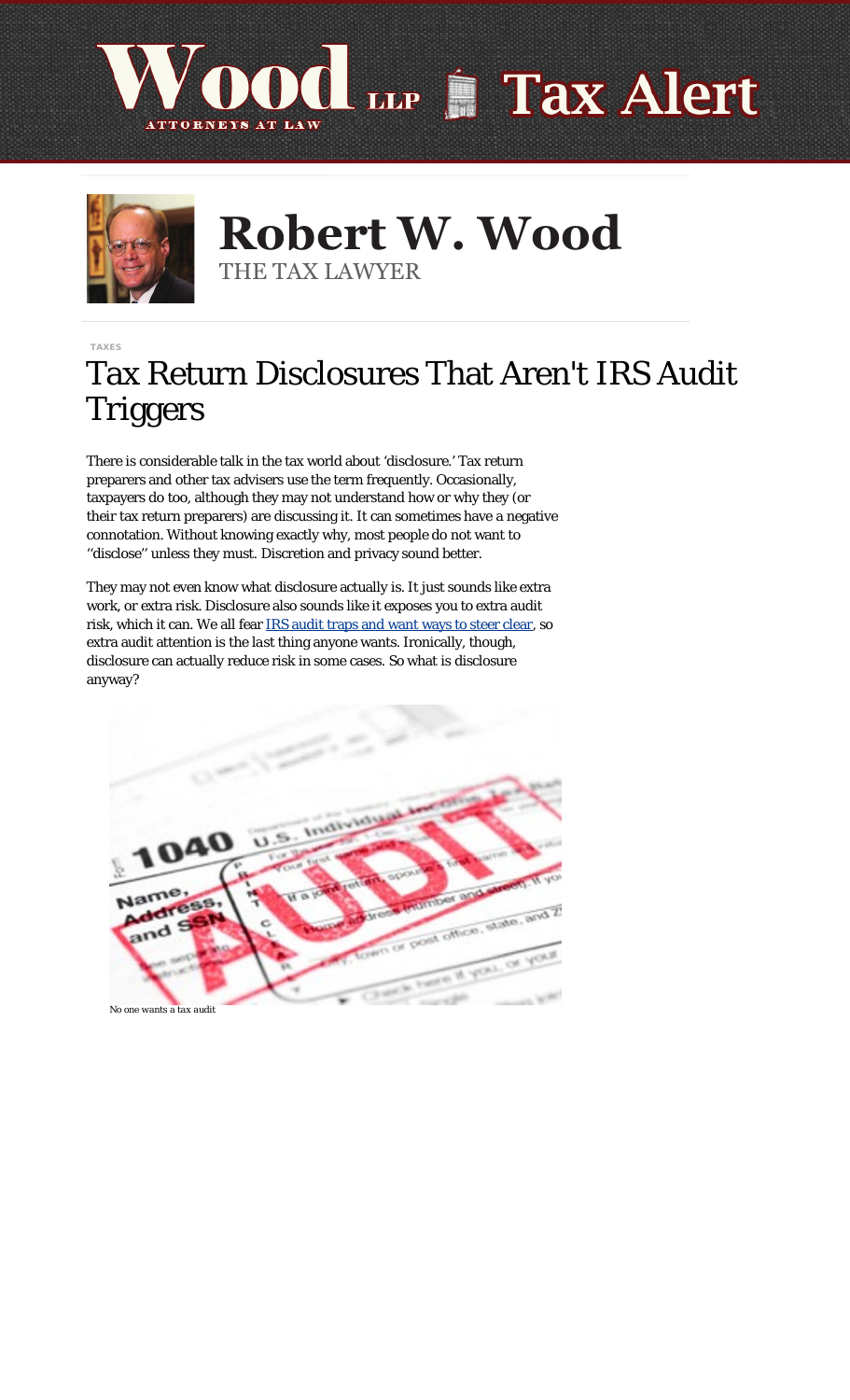Disclosure is more than the usual listing of income or expense. It is simply a type of extra explanation. How much extra varies considerably, not only in legal requirements but also in practice. Let's start by discussing why to disclose in the first place. Sometimes the IRS says it is required. A prime example is when there is a debatable point about an item you are claiming. You might be claiming legal expenses for a fight with your siblings over an heirloom.

Or you might be claiming that you had an ordinary loss rather than a capital one when some stock became worthless. There are almost infinite circumstances in which disclosure could be required. The IRS wants disclosure if you do not have at least ''substantial authority'' for your tax position.

For example, imagine you are writing off the cost of getting your law degree. Almost all case law is against that deduction because a law degree qualifies you for a new profession. So, if you claim it and you want to avoid penalties if the IRS disallows it, you must disclose it. You do so because your position is weak, and you are pointing out to the IRS that you are claiming it nevertheless. Yes, that sounds like you are asking for the IRS to audit you or to disallow the deduction.

Technically, you do not have to disclose. But disclosing is a way to get out of penalties, and it can also prevent the IRS from extending the usual three-year limitations period for assessment of income tax. For example, if you omit more than 25 percent of the gross income from your tax return, the normal IRS three-year statute of limitations is extended to six years. However, in determining whether you omitted income from your return, the IRS counts what you *disclosed* too, even if you say it isn't taxable. So, you help yourself by disclosing.

There is also a penalty for a substantial understatement of income tax. It is notable that the threshold is not high. An individual who understates his tax by more than 10 percent or \$5,000, whichever is greater, can end up with this penalty. However, one way to avoid the penalty is to adequately disclose the item. All you need is disclosure plus a reasonable basis for your tax position. Once again, disclosure helps you out.

How to Disclose. How do you disclose a tax position, for example to be sure you aren't hit with a substantial understatement penalty? The classic way, which the IRS clearly prefers, is by form. There are two disclosure forms, Form 8275 and Form 8275-R. We can dispense with Form 8275-R because